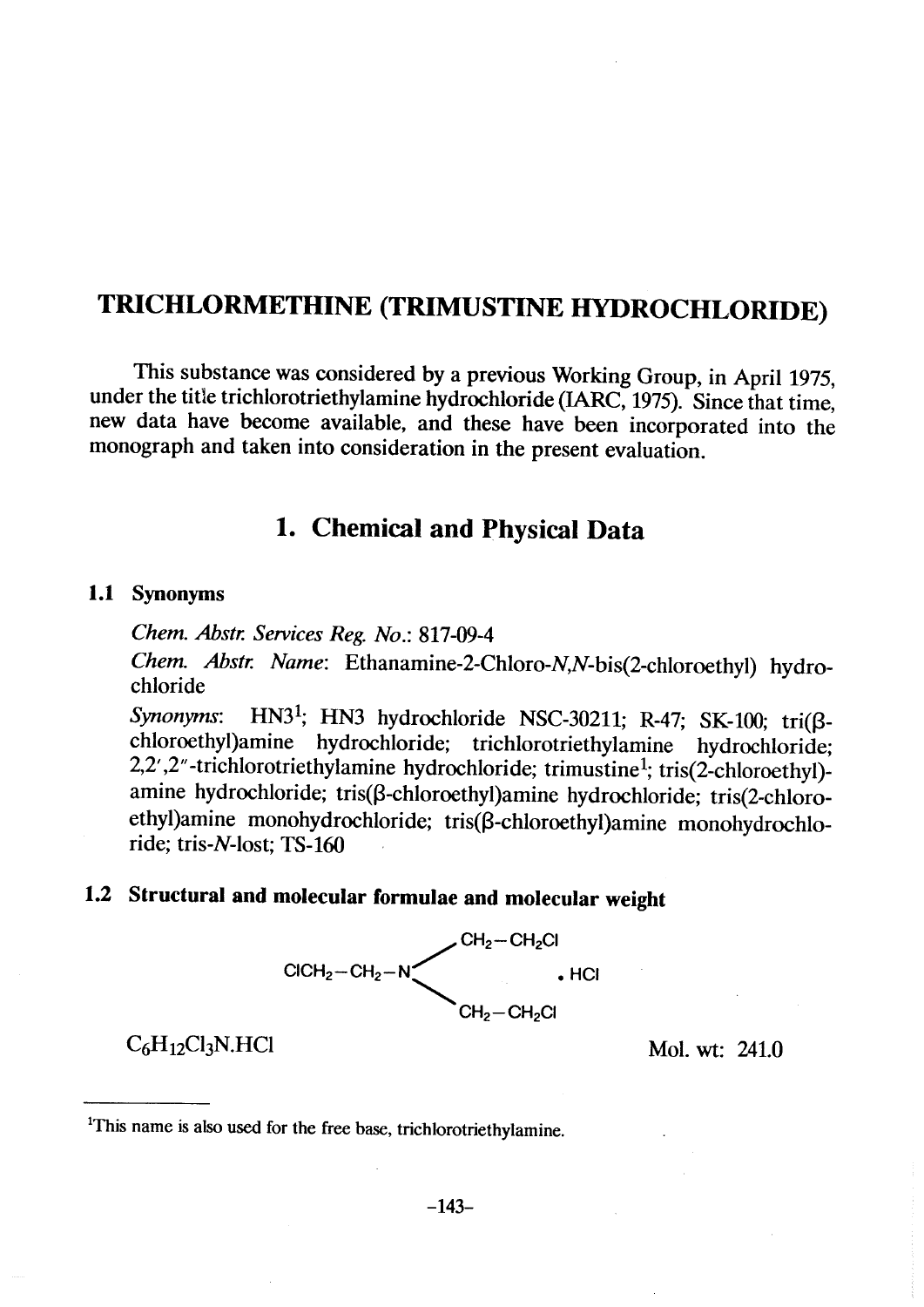# 1.3 Chemical and physical properties of the pure substance

From Reynolds (1982) and WIndholz (1983)

- (a) Description: Crystals
- (b) Melting-point: 130-131°C
- (c) Solubility: Very soluble in water; soluble in ethanol
- (d) Stability: Aqueous solutions deteriorate rapidly.

## 1.4 Technical products and impurities

Trade names: Lekamin; Sinalost; Trilekamin; Trimitan

# 2. Production, Occurrence, Use and Analysis

## 2.1 Production and occurrence

Trichlormethine can be prepared by treating triethanolamine with thionyl chloride (Ward, 1935). No current manufacturer is known.

Trichlormethine is not known to occur naturally.

## 2.2 Use and therapy

Trichlormethine is a cytostatic agent. It was first used in the treatment of Hodgkin's disease and leukaemias in 1946 (Goodman et al., 1946) and subsequently for other neoplastic diseases (Bratzel et al., 1963; Bundesverband der pharmazeutischen Industrie, 1969). It was recognized in the 1977 and 1982 editions of Martindale. The Extra Pharmacopoeia, but not in the 1989 edition (Wade, 1977; Reynolds, 1982, 1989).

## 2.3 Analysis

A colorimetric method in which 4-(4' -nitrobenzyl)pyridine is used as the analytical reagent has been used to analyse for various alkylating agents. Trichlormethine may also be determined by thin-Iayer chromatography (Epstein et aL., 1955; Petering & Van Giessen, 1963; Sawicki & Sawicki, 1969).

# 3. Biological Data Relevant to the Evaluation of **Carcinogenic Risk to Humans**

## 3.1 Carcinogenicity studies in animaIs

The Working Group was aware of a short letter (Griffin et al., 1950) in which experiments were described with mice and rats injected subcutaneously with trichlormethine.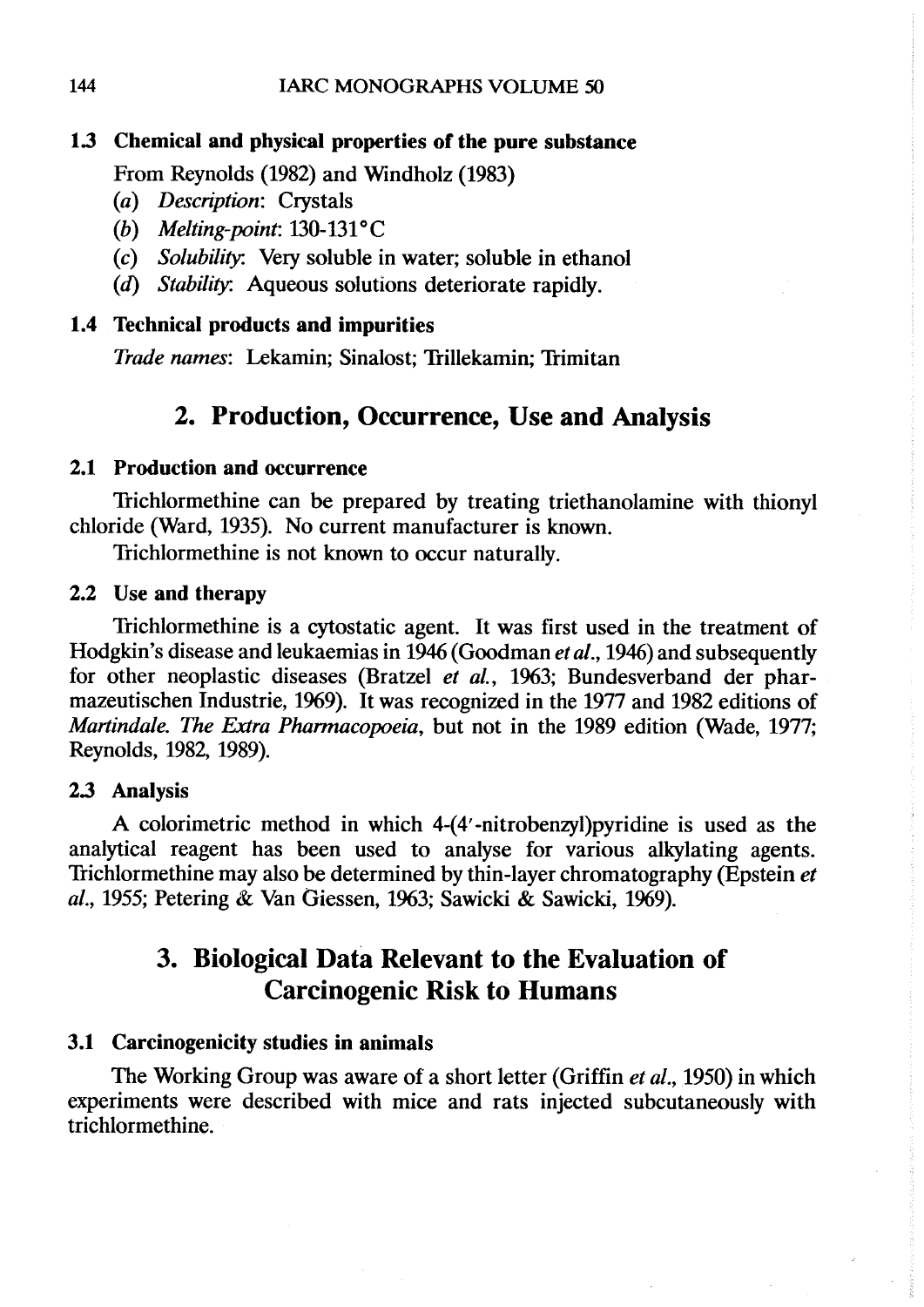#### Subcutaneous administration

Mouse: A group of 20 mice [age, strain and sex unspecified] received weekly subcutaneous injections of trichlormethine [purity unspecified] at 1 mg/kg bw in aqueous solution for ten weeks, after which time only four mice were alive and treatment was terminated. At survival times of  $548-567$  days, one of the four mice had a lung adenoma, one had a Iung carcinoma and one had a lung carcinoma and a spindle-cell sarcoma at the site of injection. In a control group of 40 untreated mice killed between 14 and 18 months of age, six animaIs had lung adenomas, two had hepatomas and three had enlarged lymph nodes (Boyland & Horning, 1949). (The Working Group noted the very small number of surviving animals.]

Rat: Groups of ten male and ten female random-bred SPF Wistar rats, two months of age, received daily subcutaneous injections of trichlormethine [purity unspecified) at 0.1 or 0.25 mg/kg bw or weekly subcutaneous injections of  $1 \text{ mg/kg}$ bw in water for six months and were observed for one year after termination of treatment. Total doses were approximately 16.5, 40-42 and 24 mg/kg bw in the three treated groups, respectively. A control group of ten male and ten female rats received injections of 0.3 ml water only for six months. Survival was decreased in males reciving daily injections of trichlormethine. The incidences of sarcomas (mostly spindle-cell type) at the injection site were: males  $-$  low daily, 7/10 [ $p$  < 0.0015]; high daily,  $8/10$  [ $p = 0.0004$ ]; weekly,  $5/10$  [ $p = 0.016$ ]; females — low daily, 7/10  $[p \le 0.0015]$ ; high daily, 7/9  $[p = 0.0007]$ ; weekly, 4/10  $[p = 0.04]$ . In the group receiving 0.25 mg/kg bw daily, three males and one female had a mucus-secreting intestinal adenocarcinoma. Tumours were not seen in controls (Sýkora et al., 1981).

#### 3.2 Other relevant data

- (a) Experimental systems
	- (i) Absorption, distribution, excretion and metabolism

No data were available to the Working Group.

(ii) Toxic effects

The  $LD<sub>50</sub>s$  for mice, rats, rabbits and dogs after dermal application of trichlormethine were 7, 4.9, 19 and 1 mg/kg bw, respectively. After subcutaneous injections in saline, the  $LD_{50}$  for mice was 2.0 mg/kg bw. The  $LD_{50}$ s after intravenous injections were  $0.7$  mg/kg for rats and  $2.5$  mg/kg bw for rabbits (Anslow et al., 1947).

Trichlormethine caused vomiting, anorexia and blood-containing faeces in dogs a few hours after a single intravenous injection of 1 mg/kg bw. Coma preceded death caused by anoxia as a consequence of peripheral circulatory failure (Houck et al., 1947).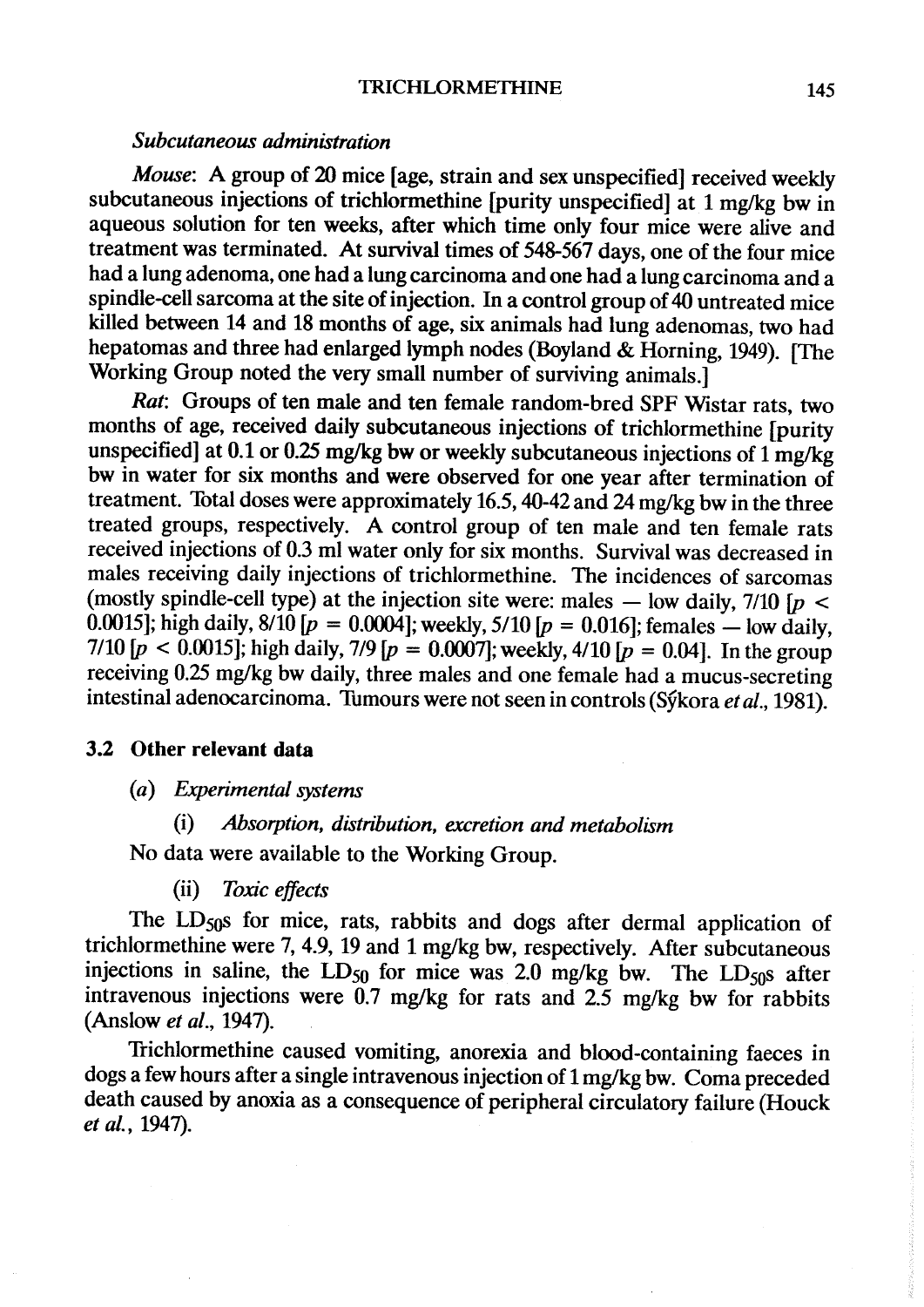Decreased peripheral lymphocyte counts were observed in rabbits injected intravenously (Friederici, 1955) and in mice injected subcutaneously (Boyland  $\&$ Horning, 1949) with trichlormethine.

This compound caused cross-links in membrane proteins and haemoglobin in human erythrocytes in vitro (Wildenauer & Weger, 1979; Ankel et al., 1986); it alkylated nucleic acids in vitro (Szinicz et al., 1981).

(ii) Effects on reproduction and prenatal toxicity

No data were available to the Working Group.

# (iv) Genetic and related effects

Trichlormethine inhibited DNA synthesis and induced mutations at the hprt locus of Chinese hamster V79 cells (Slamenova et al., 1983). It induced chromosomal aberrations in transplanted Walker rat carcinoma cells (Boyland et al., 1948) and transplanted Ehrlich and Krebs tumour cells (Koller, 1969) following intraperitoneal injection into animals carrying these cells. [The Working Group noted that these early papers on transplanted tumour cells did not permit detailed evaluation.) A single intraperitoneal treatment with trichlormethine at 5 mg/kg induced dominant lethal mutations in mice (Sýkora & Gandalovicova, 1978).

(h) Humans

(i) Pharmacokinetics

No data were available to the Working Group.

(ii) Adverse effects

Lymphopenia, granulocytopenia, thrombocytopenia, anaemia, nausea and vomiting and thrombophlebitis in the vein receiving the infusion were reported after use of trichlormethine (Goodman et al., 1946).

(ii) Effects on reproduction and prenatal toxicity

No data were available to the Working Group.

(iv) Genetic and related effects

No data were available to the Working Group.

# 3.3 Case reports and epidemiological studies of carcinogenicity to humans No data were available to the Working Group.

# 4. Summary of Data Reported and Evaluation

## 4.1 Exposure data

'fichlormethine is a cyostatic agent that has been used since 1946 for the treatment of leukaemia and lymphoma.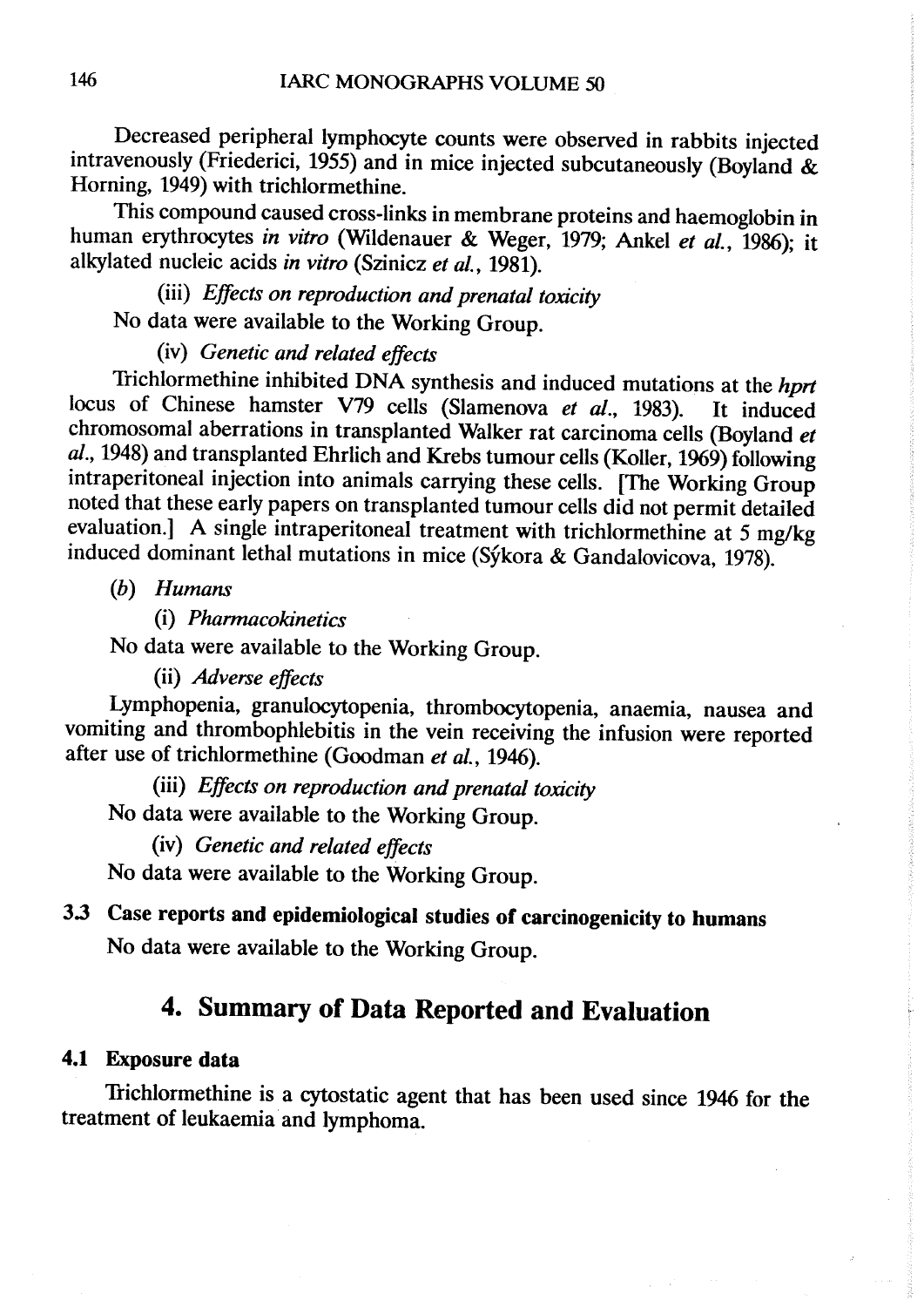#### 4.2 Experimental carcinogenicity data

Trichlormethine was tested for carcinogenicity by subcutaneous injection in mice and rats. The study in mice was inadequate for evaluation. In rats, trichlormethine induced a high incidence of sarcomas (mostly spindle-cell type) in animaIs of each sex at the site of subcutaneous injection, as well as a few intestinal adenocarcinomas; neither tumour type was seen in controls.

### 4.3 Human carcinogenicity data

No data were available to the Working Group.

# 4.4 Other relevant data

ln single studies, trichlormethine induced dominant lethal mutations in mice and gene mutations in Chinese hamster cells. (See Appendix 1.)

# 4.5 Evaluation $<sup>1</sup>$ </sup>

There is sufficient evidence for the carcinogenicity of trichlormethine in experimental animaIs.

No data were available from studies in humans on the carcinogenicity of trichlormethine.

# Overall evaluation

Trichlormethine is possibly carcinogenic to humans (Group 2B).

# 5. References

- Ankel, E.G., Ring, B.J., Lai, C.-S. & Holcenberg, J.S. (1986) The lack of effects of alkylating agents on mammalian cell membranes. Int. J. Tissue React., 8, 347-354
- Anslow, W.P., Karnovsky, D.A., Jager, B.V. & Smith, H.W. (1947) The toxicity and pharmacological action of the nitrogen mustards and certain related compounds. J. Pharmacol. exp. Ther., 91, 224-235
- Boyland, E. & Horning, E.S. (1949) The induction of tumours with nitrogen mustards. Br. J. Cancer, 3, 118-123
- Boyland, E., Clegg, J.W., Koller, P.C., Rhoden, E. & Warwick, O.H. (1948) The effects of chloroethylamines on tumours, with special reference to bronchogenic carcinomas. Br. J. Cancer, 2, 17-29

<sup>&</sup>lt;sup>1</sup>For description of the italicized terms, see Preamble, pp. 26-29.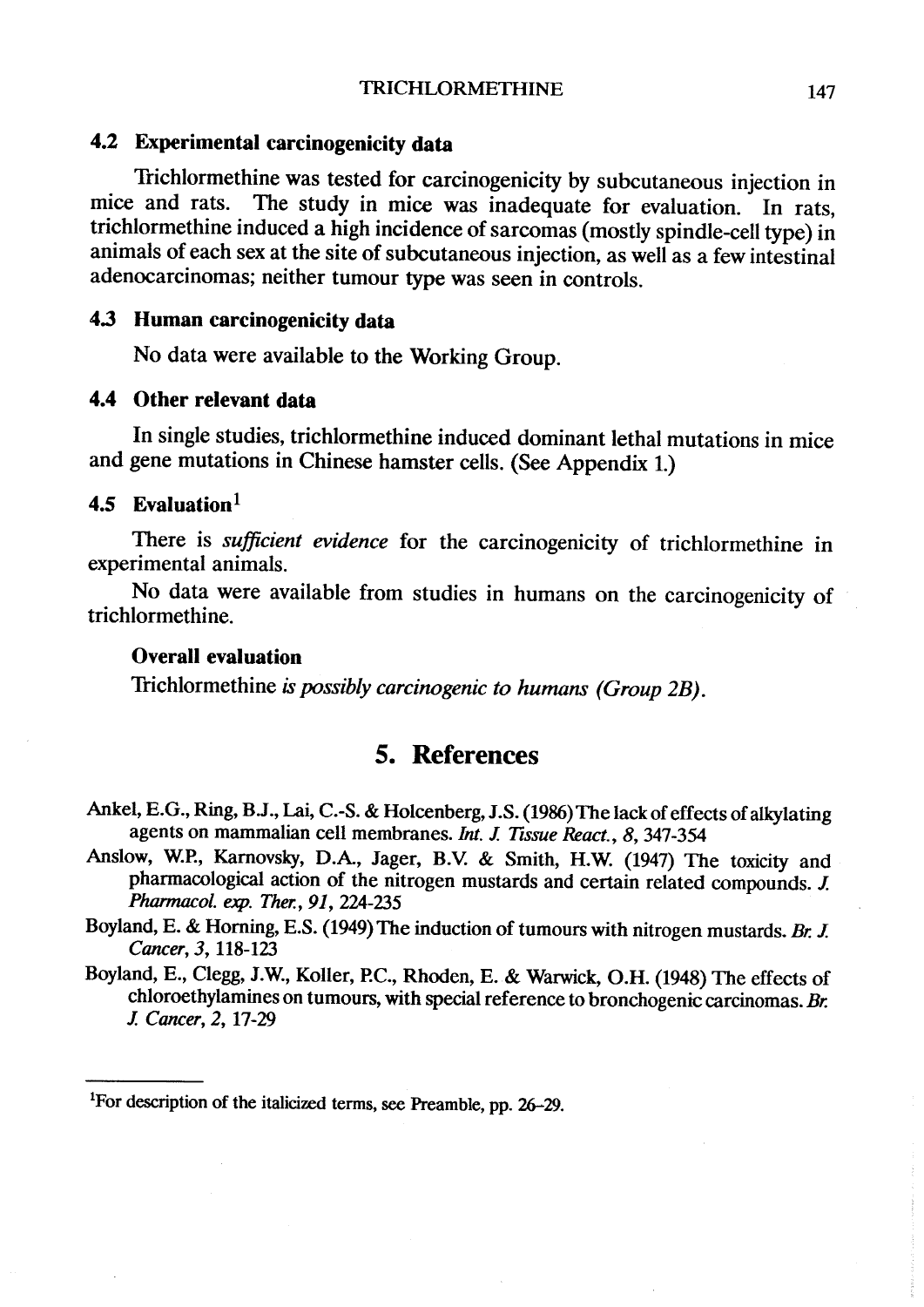Bratzel, R.P., Ross, R.B., Goodridge, T.H., Huntress, W.T., Flather, M.T. & Johnson, D.E. (1963) Survey of nitrogen mustards. Cancer Chemother. Rep., 26, 1-322

Bundesverband der pharmazeutischen Industrie (1969) Rote Liste [Red List], Frankfurt

- Epstein, J., Rosenthal, R.W. & Ess, R.J. (1955) Use of  $\gamma$ -(4-nitrobenzyl)pyridine as analytical reagent for ethyleneimines and alkylating agents. Anal. Chem., 27, 1435-1439
- Friederici, L. (1955) Der Einfluss von Sulfonamiden, Stickstoff-Lost, TEM und Aminopterin auf das Blut und die blutbildenden Organe des Kaninchens. [The influence of sulfonamides, nitrogen mustard, triethanomelamine and aminopterine on the blood and haematopoietic tissues of rabbits (Ger.).] Folia haematol., 73, 49-74
- Goodman, L.S., Wintrobe, M.M., Dameshek, W., Goodman, M.J., Gilman, M.A. & McLennan, M.L (1946) Nitrogen mustard therapy. Use of methylbis(betachloroethyl)amine hydrochloride and tris(beta-chloroethyl)amine hydrochloride for Hodgkin's disease, lymphosarcoma, leukemia and certain allied and miscellaneous disorders. J. Am. med. Assoc., 132, 126-132
- Grifin, A.C., Brandt, E.L. & Thtum, E.L. (1950) Nitrogen mustards and cancer-inducing agents. J. Am. med. Assoc., 144, 571
- Houck, C.R., Crawford, B., Bannon, J.H. & Smith, H.W. (1947) Studies on the mechanism of death in dogs after systemic intoxication by the intravenous injection of methylbis( $\beta$ -chloroethyl)amine or tris( $\beta$ -chloroethyl)amine. J. Pharmacol. exp. Ther., 90, 277-292
- IARC (1975) LARC Monographs on the Evaluation of the Carcinogenic Risk of Chemicals to Man, Vol 9, Some Aziridines, N-, S- and O-Mustards and Selenium, Lyon, pp. 229-234
- Koller, P.C. (1969) Mutagenic alkylating agents as growth inhibitors and carcinogens. Mutat. Res., 8, 199-206
- Petering, H.G. & Van Giessen, G.L. (1963) Colorimetric method for determination of uracil mustard and related alkylating agents. J. pharm. Sci., 52, 1159-1162
- Reynolds, J.E.F., ed. (1982) Martindale. The Extra Pharmacopoeia, 28th ed., London, The Pharmaceutical Press, p. 229
- Reynolds, J.E.F., ed. (1989) Martindale. The Extra Pharmacopoeia, 29th ed., London, The Pharmaceutical Press, p. 653
- Sawicki, E. & Sawicki, C.R. (1969) Analysis of alkylating agents: application to air pollution. An. NY. Acad. Sei., 163, 895-921
- Slamenova, D., Dusinska, M., Budayova, E. & Gabelova, A (1983) The genetic effects of the cytostatic drug  $TS<sub>180</sub>$  on Chinese hamster fibroblasts in vitro. Mutat. Res., 116, 431-440
- Sýkora, I. & Gandalovicova, D. (1978) Dominant-lethal assay of selected cytostatics. Neoplasma, 25, 523-533
- Sýkora, I., Yortel, V., Marhan, O. & Dynterová, A. (1981) Carcinogenicity of trichloromethine hydrochloride (fS-I60 Spofa) and morphological damage after its intraamniotic injection. Neoplasma, 28, 565-574
- Szinicz, L., Albrecht, G.J. & Weger, N. (1981) Effect of various compounds on the reaction of tris(2-chloroethyl)amine with ribonucleic acid in vitro and on its toxicity in mice. Arzneimittel.-forsch. (Drug Res.), 31, 1713-1717